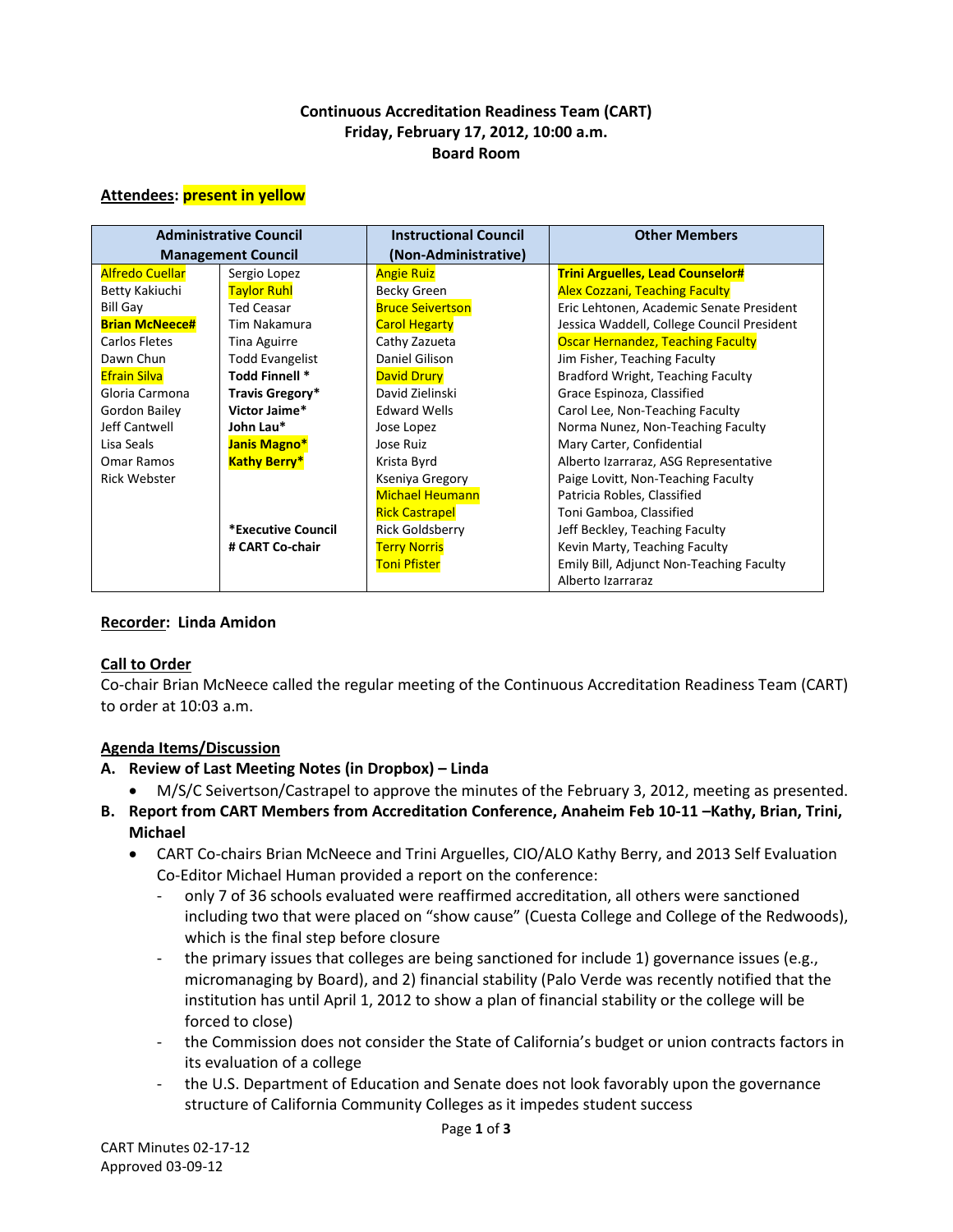- the Commission is being pressured by the federal government to look at California community colleges closely
- the Commission doesn't look favorably upon athletics
- emphasis is placed on totally integrating accreditation standards in campus operations on an ongoing basis; integrating standards in master plan; tying purpose of committees to the accreditation standards; using language from the standards in committee mission statements
- a lot of colleges are anxious about their accreditation status
- emphasis on collaboration, it is a time to come together for a common purpose
- emphasis on quality of program review, need to simplify
- surveys are good tools to utilize for program review
- integrate SLOs into quality of instruction
- when writing the self evaluation, be reasonable and specific on planning agendas, don't include too many as the Commission will hold the college to its planning agendas (recommendation: one or two per standard); if no planning agenda, state that there is no need for any new planning efforts; planning agendas must be completed before the next self evaluation
- the Commission may take action against a college, regardless of whether or not the action is recommended by the visiting evaluation team
- financial information requested by the commission is very specific, thus data reliability becomes incredibly important
- the Commission will be looking at a college's credit hour policy, which must be included in the catalog
- It was recommended that a statement regarding the latest accreditation news should be disseminated to the entire college
- **C. Regular Discussion: Endnotes, Guide Questions, Links, Evidence – All** 
	- Co-chair McNeece provided a demonstration on how to insert an endnote into the self-evaluation document
	- Discussion held regarding issues with committee web pages (membership updates needed), and need for migration of SLO data from old website

## **D. Report from Editor on Status of Current Draft – Michael**

- Editor Michael Heumann
	- announced that Carol Hegarty, Humanities Department Chair, volunteered to serve as co-editor
	- requested that standard authors focus on writing, don't let web issues hold them back

## **E. Update on Previous Discussion Items**

- **1. Share Point – Todd Finnell**
	- VP Finnell couldn't attend the meeting but Co-chair McNeece reported that VP Finnell had sent an email to CART members with a link to an overview of SharePoint, which when implemented will provide a more stable platform for file-sharing and communications across campus.
- **2. Training for updating new websites with relevant committee and division/department minutes and other materials – Brian and Trini**
	- Co-chair McNeece:
		- stated that Grace Espinoza and Sara Hernandez from the Arts and Letters Division, and Silvia Murray and Elvia Camillo from the Behavioral and Social Sciences Division, had recently received training provided by Omar Ramos and Larry Valenzuela; he also encouraged appropriate staff to obtain training
- **F. Update from Team Leads- When did you last meet and when will you again meet?** 
	- 1. **Standard I.A – Alex Cozzani:** In the process of finding evidence, will meet next week.